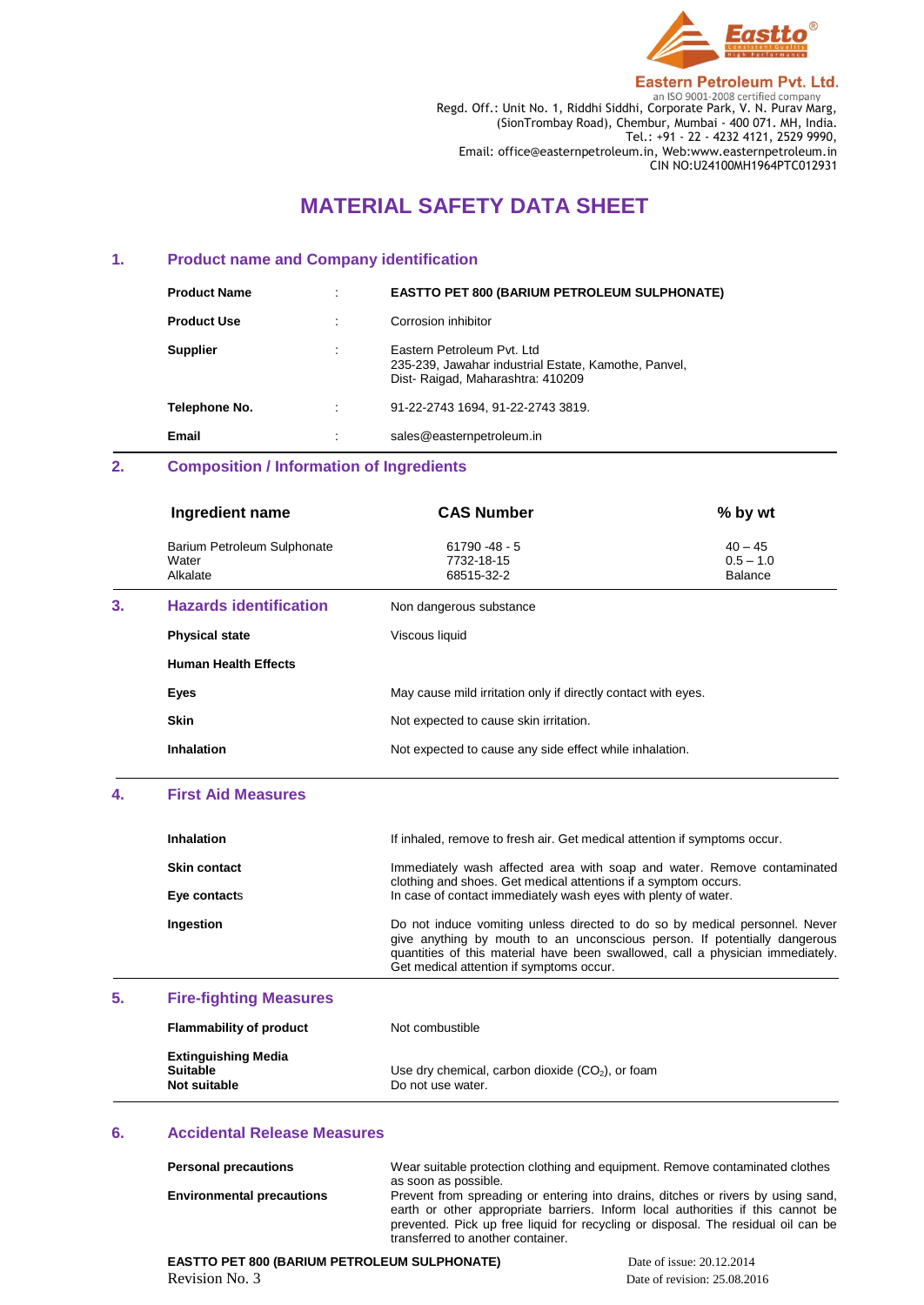

### **Eastern Petroleum Pvt. Ltd.**

**Regd. Off.: Unit No. 1, Riddhi Siddhi, Corporate Park, V. N. Purav Marg,** Regd. Off.: Unit No. 1, Riddhi Siddhi, Corporate Park, V. N. Purav Marg, (SionTrombay Road), Chembur, Mumbai - 400 071. MH, India. Tel.: +91 - 22 - 4232 4121, 2529 9990, Email: office@easternpetroleum.in, Web:www.easternpetroleum.in CIN NO:U24100MH1964PTC012931

| Clean up method- small spillage   | Absorb liquid with sand or earth, sweep up and remove to a suitable, clearly<br>marked container for disposal in accordance with local regulation.                           |
|-----------------------------------|------------------------------------------------------------------------------------------------------------------------------------------------------------------------------|
| Clean up methods - large spillage | Prevent from spreading by making a barrier with sand, earth or other<br>containment material. Reclaim liquid directly or in an absorbent. Dispose of as for<br>small spills. |

# **7. Handling and Storage**

Handling **Handle** in accordance with good industrial hygiene and safety practices. If handled at elevated temperatures or with high speed mechanical equipment, vapors or mists might be released and require a well ventilated workplace. **Storage** Store at ambient temperature or with lowest necessary heating as required for ease of handling.

# **8. Exposure Controls / Personal Protection**

| <b>Control parameters</b>                                                                                                         | Use well ventilated area where the material is heated or sprayed                                                                                                                                                                                                                                 |
|-----------------------------------------------------------------------------------------------------------------------------------|--------------------------------------------------------------------------------------------------------------------------------------------------------------------------------------------------------------------------------------------------------------------------------------------------|
| <b>Chemical name</b>                                                                                                              | Barium petroleum sulphonate                                                                                                                                                                                                                                                                      |
| Personal protection equipment                                                                                                     |                                                                                                                                                                                                                                                                                                  |
| <b>Respiratory protection</b><br><b>Hand protection</b><br>Eye protection<br>Skin and body protection<br><b>Hygienic measures</b> | Avoid inhalation use suitable mask with filter if necessary.<br>Wear oil-resistant protective gloves if there is a risk of skin contact.<br>For eyes protection wear safety goggles.<br>Use protective cloths and gloves.<br>Act in accordance with good industrial Hygiene and safety practice. |

# **9. Physical and Chemical Properties**

| <b>CHARCTERISTICS</b>      | <b>EASTTO PET 800</b> |
|----------------------------|-----------------------|
| <b>Physical state</b>      | Viscous liquid        |
| Odour                      | Mild                  |
| Colour                     | Dark brown            |
| Solubility in water        | Negligible            |
| Flash point <sup>o</sup> C | >140                  |

# **10. Stability and Reactivity**

|     | <b>Reactivity and stability</b><br><b>Conditions to avoid</b><br>Hazardous decomposition products<br>Hazardous polymerization | Stable at normal conditions and decompose at higher temperature.<br>Excessive heating and highly oxidizing agents<br>Hazardous decomposition products are not expected to form during normal<br>storage.<br>Under normal conditions of storage and use, polymerization will not occur. |
|-----|-------------------------------------------------------------------------------------------------------------------------------|----------------------------------------------------------------------------------------------------------------------------------------------------------------------------------------------------------------------------------------------------------------------------------------|
| 11. | <b>Toxicological Information</b>                                                                                              |                                                                                                                                                                                                                                                                                        |
|     | Potential chronic health effects<br>Carcinogenicity                                                                           | No known significant effects or critical hazards.                                                                                                                                                                                                                                      |
| 12. | <b>Ecological Information</b>                                                                                                 |                                                                                                                                                                                                                                                                                        |
|     | <b>Environment effect:</b>                                                                                                    | Will not have chronic effect on aquatic environment                                                                                                                                                                                                                                    |
| 13. | <b>Disposal considerations</b>                                                                                                |                                                                                                                                                                                                                                                                                        |
|     | Waste disposal procedure:                                                                                                     |                                                                                                                                                                                                                                                                                        |

Place contaminated materials in a disposable container and dispose of in accordance with Local, State environmental regulations and contact local environment and health authorities to get the permission for waste disposal.